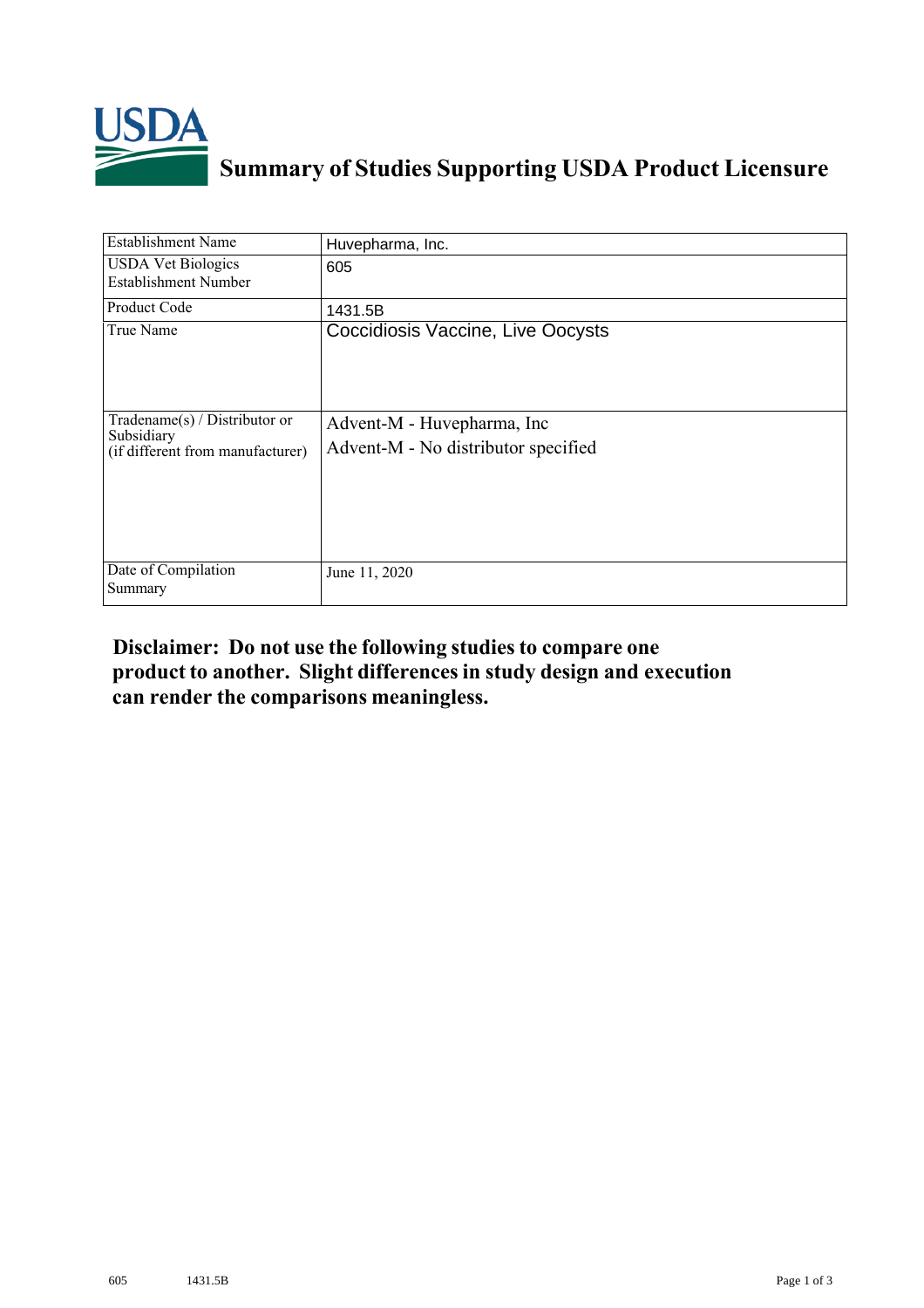| <b>Study Type</b>              | Efficacy                                                                                                                                                                                                                                                                                                                    |
|--------------------------------|-----------------------------------------------------------------------------------------------------------------------------------------------------------------------------------------------------------------------------------------------------------------------------------------------------------------------------|
| <b>Pertaining to</b>           | Coccidiosis caused by Eimeria maxima                                                                                                                                                                                                                                                                                        |
| <b>Study Purpose</b>           | Efficacy against Coccidiosis disease                                                                                                                                                                                                                                                                                        |
| <b>Product Administration</b>  |                                                                                                                                                                                                                                                                                                                             |
| <b>Study Animals</b>           | Day of hatch chicks                                                                                                                                                                                                                                                                                                         |
| <b>Challenge Description</b>   |                                                                                                                                                                                                                                                                                                                             |
| <b>Interval observed after</b> |                                                                                                                                                                                                                                                                                                                             |
| challenge                      |                                                                                                                                                                                                                                                                                                                             |
| <b>Results</b>                 | Study data were evaluated by USDA-APHIS prior to product<br>licensure and met regulatory standards for acceptance at the time<br>of submission. No data are published because this study was<br>submitted to USDA-APHIS prior to January 1, 2007, and APHIS<br>only requires publication of data submitted after that date. |
| <b>USDA Approval Date</b>      | January 24, 2002                                                                                                                                                                                                                                                                                                            |